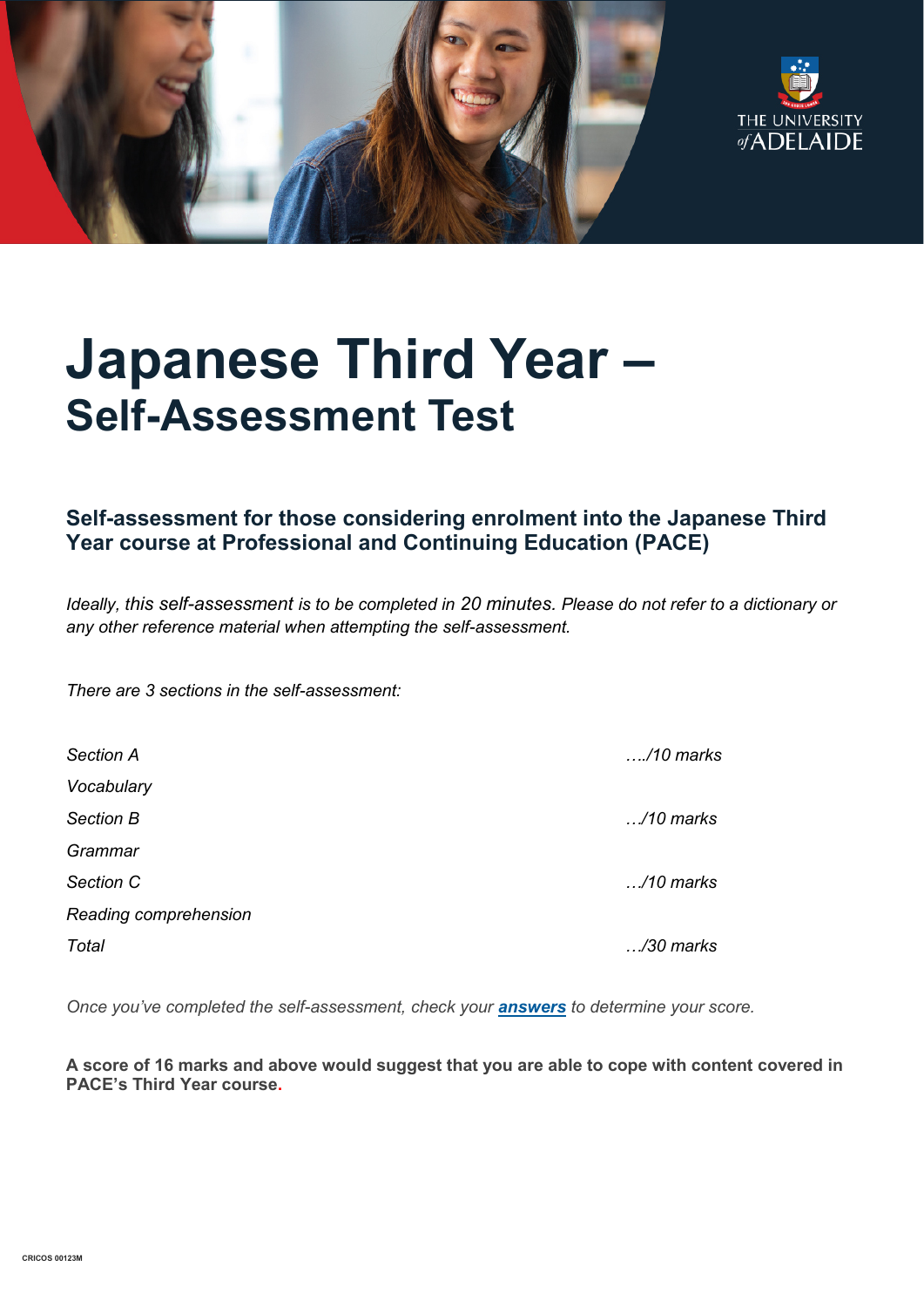

### **Section A – Vocabulary**

### **Look at the pictures and complete the sentence with a word below (6 marks).**

Each word can be used only once. Be careful; there are more words than spaces

Example 山川さんは ふとってる 。

かみ せ めがね かさ ひくい ながい もっている ふとっている

- 1. 田中さんは………………………が…………………………………………
- 2. 田中さんは……………………を………………………………
- 3. 山川さんは……………………が………………………………



田中さん 山川さん

(Eri Banno, Yoko Ikeda, Yutaka Ohno. Chikako Shinagawa and Kyoko Tokahiki; Genki I Second edition; The Japan Times; Tokyo, Japan; p.178)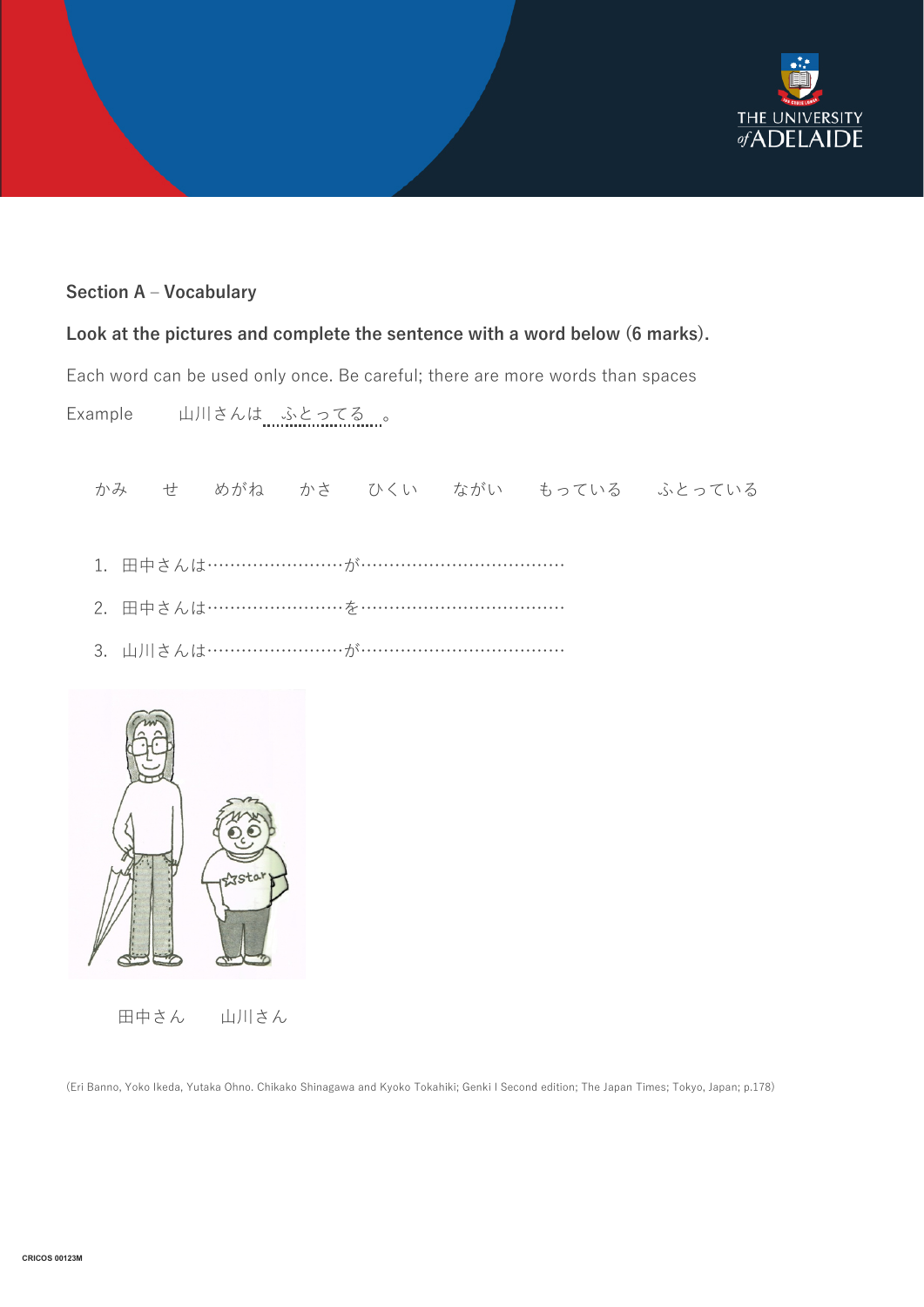

## **Choose the correct answer. (4 marks)** Example あしたは $(\phi \otimes \phi)$  あめだ)しょう。

- 1. そうじをしたから、へやが(きれいに、きれく)なりました。
- 2. かみをきって、かみが(みじかいに、みじかく)なりました。
- 3. おおさかは 東京(のほうが、より)小さいです。
- 4. かぞくの中で(だれが、どっちが)一ばんわかいですか。

### **Section B – Grammar**

### **Choose the correct answer. (10 marks)**

Example あしたは $(x)$ あめだ)しょう。

来月日本に B んです。

- A. 行きます B. 行く C. 行って
- 1. 先生は 先週びょうき(です、だった)と言っていました。
- 2. 私は山に(のぼるを、のぼるのが)好きです。
- 3. X: ドイツ語をならいたいですか。
	- Y: いいえ、(ならいたいじゃない、ならいたくない)です。
- 4. 休みに本を(読みだ、読んだ)り、おんがくを(聞った、聞いた)りします。
- 5. あしたから毎日一時間……………………つもりです。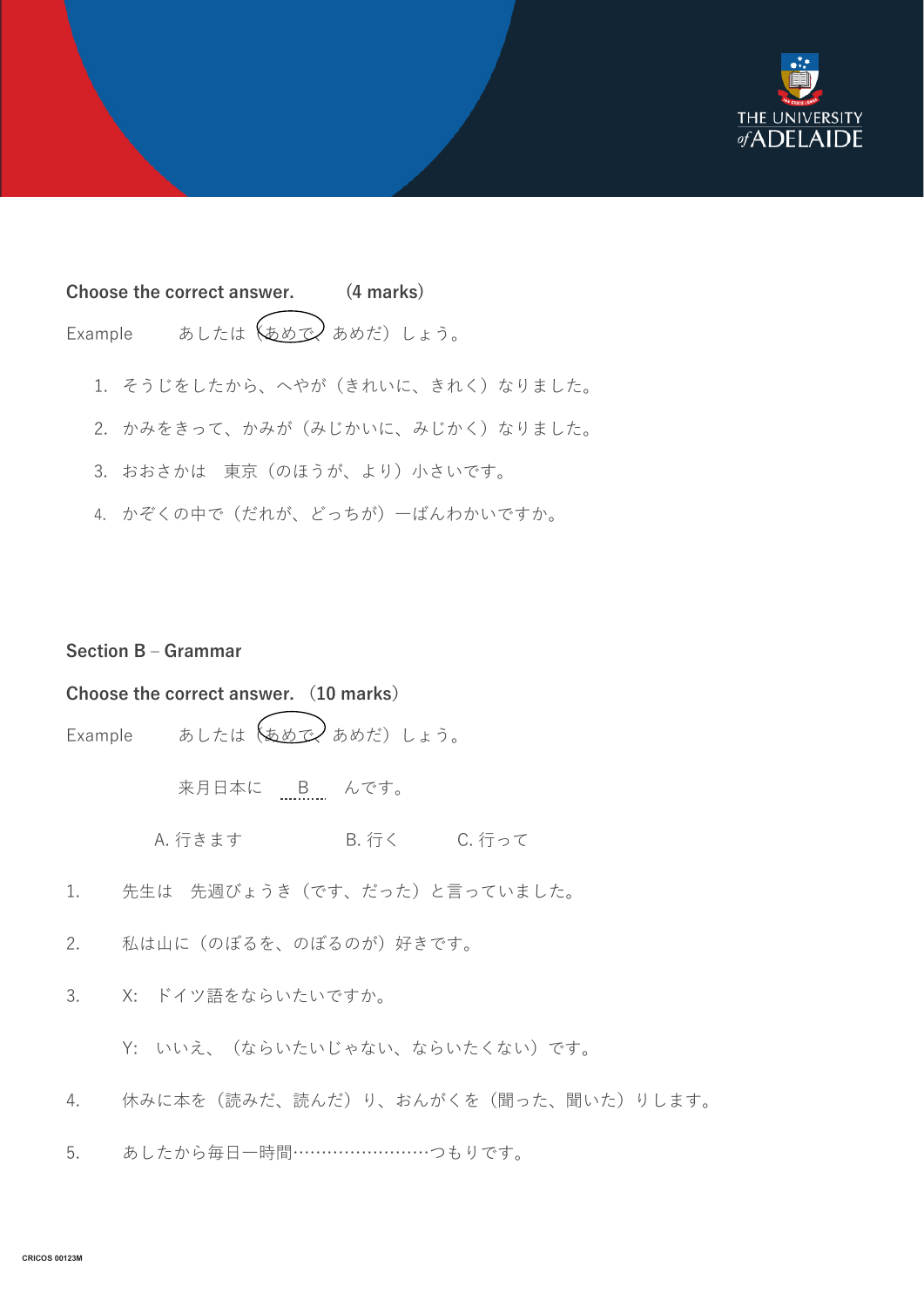

- A. あるく B. あるいた C. あるきた
- 6. デパートにくつを……………………に行きます。
	- A. 買いて B. 買い C. 買った
- 7. テレビを…………………でください。
	- A. けさない B. けしたい C. けして
- 8. X: 来週かんじのテストがあるんです。
	- Y: じゃ、かんじをべんきょう…………………..ほうがいいです。
	- A. するの B. して C. した
- 9. あしたは天気が……………………、あたたかいです。
	- A. いくて B. いいで C. よくて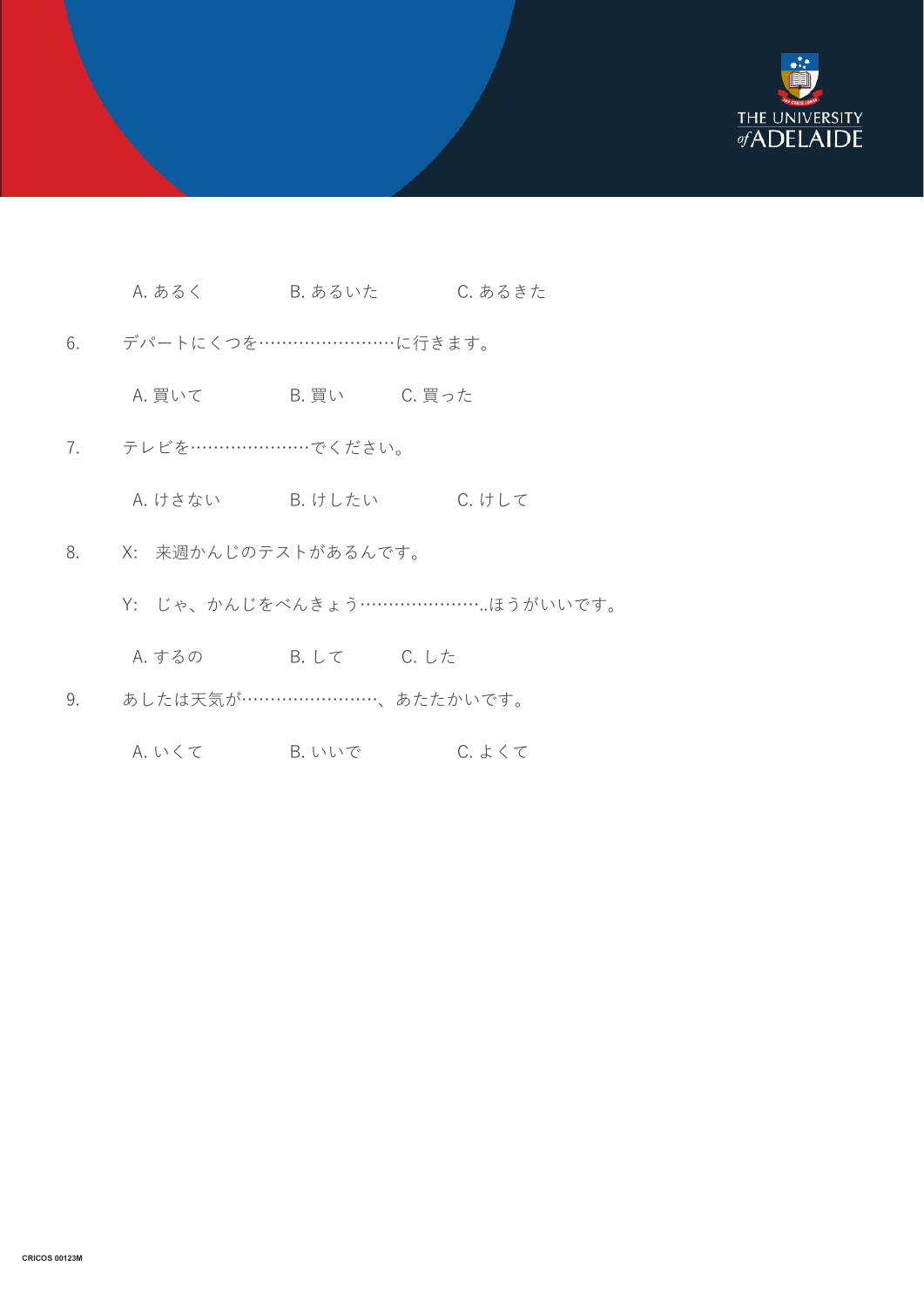

#### **Section C – Reading comprehension**

リサのにっき

六月二十三日 はれ

今日は とてもいい天気で、あたたかかったから、朝せんたくをした。そして 一時間ぐらいべんきょ うした。昼ごろアンナの家に行った。アンナのホストファミリーの田中さんに会った。アンナの家で晩 ごはんを食べた。お母さんのりょうりはとてもおいしくて、いろいろなりょうりがあったので、少し食 べすぎた。田中さんのお母さんは りょうりがじょうずだと思う。

晩ごはんのあと、いろいろなはなしをした。田中さんのお父さんは仕事でオーストラリアに行ったこと があると言っていた。でも、お母さんはいっしょに行かなかった。来年オーストラリアに行きたいと言 っていた。田中さんのかぞくは とてもしんせつで、たのしかった。来週またアンナの家に行くつもり だ。

**Read the text and the affirmations that follow. Write T for true and F for false. If false, justify your answer with correct information from the text. (5 marks).**

1. ( ) Lisa did the laundry, and studied in the morning. Justification………………………………………………………………………… 2. ( ) Anna cooked dinner. Justification………………………………………………………………………… 3. ( ) Lisa ate a lot for dinner. Justification…………………………………………………………………………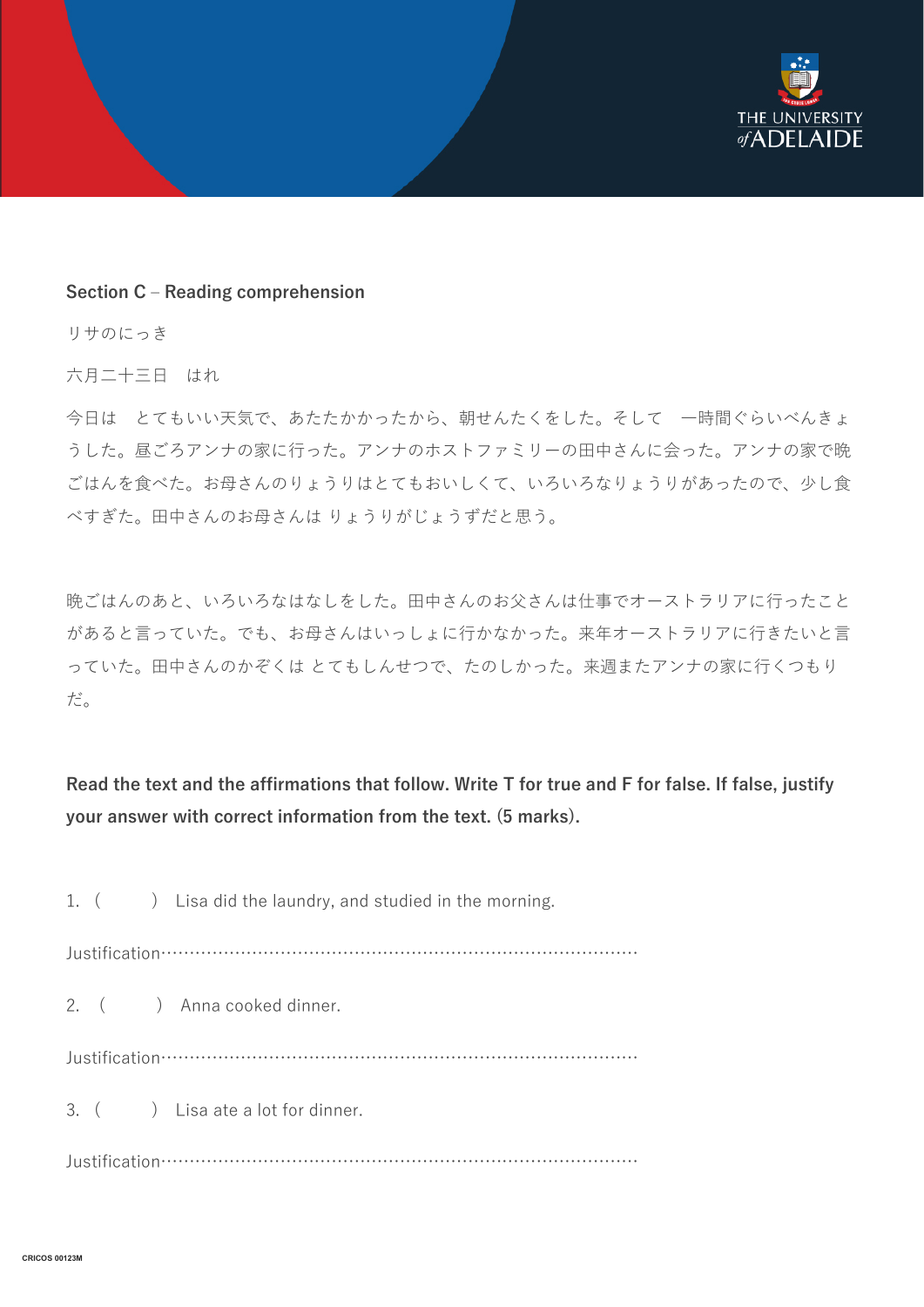

|  |  |  | 4. ( ) Mr. & Mrs. Tanaka have been to Australia before. |  |  |
|--|--|--|---------------------------------------------------------|--|--|
|  |  |  |                                                         |  |  |
|  |  |  | 5. () Anna is planning to go to Lisa's house next week. |  |  |
|  |  |  |                                                         |  |  |